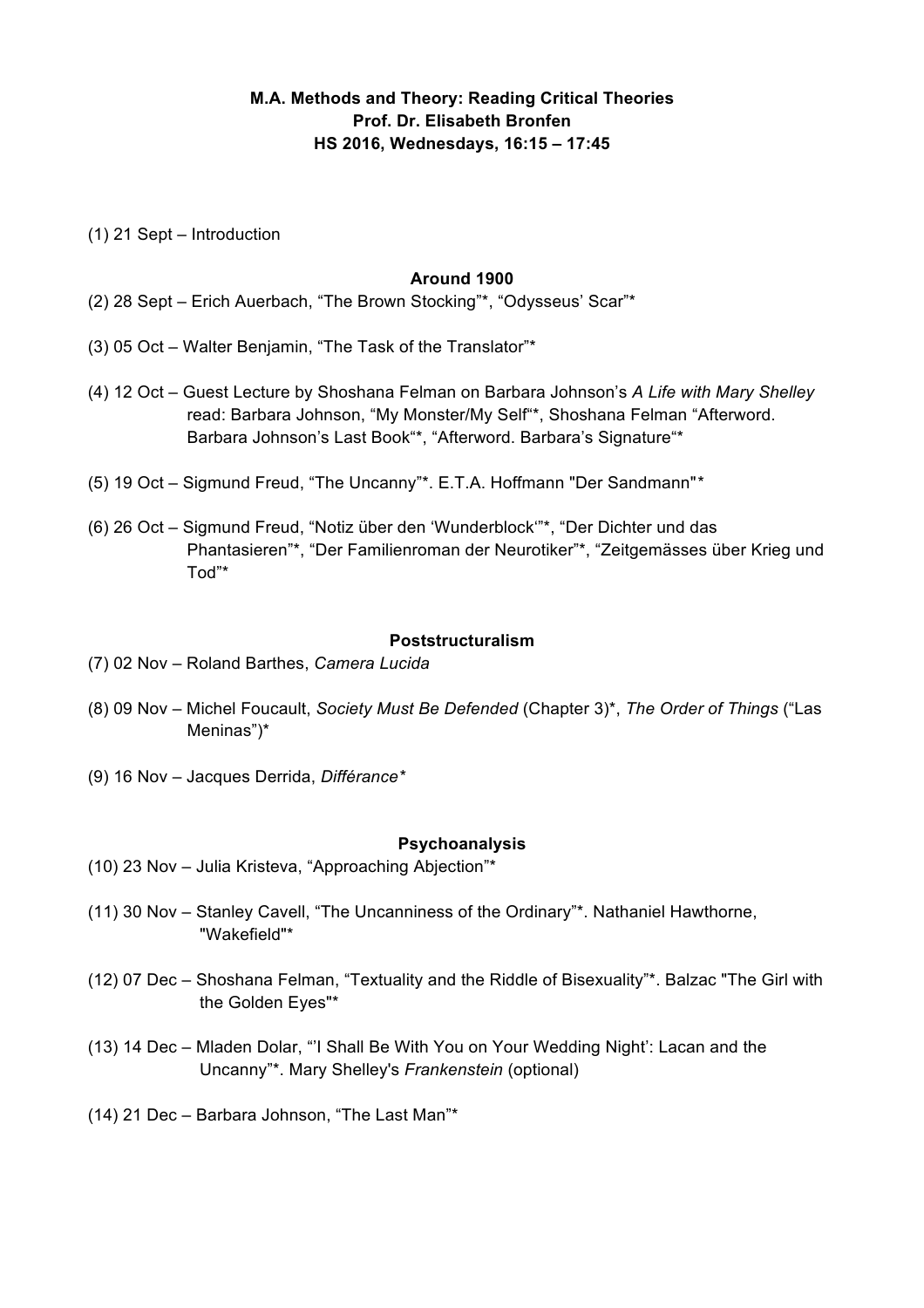# **Texts**

All participants are expected to have read Jonathan Culler's *Literary Theory: A Very Short Introduction* (Oxford UP, 2000) as well as Terry Eagleton's *Literary Theory: An Introduction* (Blackwell, 2008) or Peter Barry's *Beginning Theory: An Introduction to Literary and Cultural Theory* (Manchester UP, 2009) by the beginning of term.

Texts marked with an asterisk\* will be posted on OLAT. However, students should procure their own copy of Roland Barthes's *Camera Lucida* and Mary Shelley's *Frankenstein.*

### **Course requirements**

### **Thesis paper**

All students must prepare **a one-page preliminary discussion for each of the seminar sessions** (300-350 words), to be posted on OLAT by 9 a.m on Tuesday of the respective week. This can entail a thesis, a series of questions, comments or associations; it will facilitate class discussion and allow us to see in what directions you have been thinking while preparing for the class sessions. This will also count towards your class participation and, thus, is compulsory for each session. Neglecting to hand in 12 such thesis papers will result in a fail.

### **Session Minutes**

All students must compile written minutes (Sitzungsprotokolle) for one of the class sessions. Please send these to my assistant Hannah Schoch hannah.schoch@es.uzh.ch **one week** after the respective session at the latest.

### **Essay**

All students should hand in an essay (5000-6000 words):

- The essay should discuss at least one of the theoretical texts from the seminar programme, but could involve a comparison of several theoretical texts discussed.
- A starting point for the development of your essay topic may be a theme, a particular concern or an overarching question linking several texts.
- Your essay must include a thesis statement and develop a coherent argument like any other literary essay.
- The essay can (but does not have to) include an application to a literary text.
- You are expected to do thorough research on your theoretical texts.
- The deadline for handing in your essay is **20 February 2017**.
- Please hand in a hardcopy at the department office AND send an electronic version of the paper via e-mail to my assistant Hannah Schoch.

# **Oral participation**

A seminar allows you to develop and test ideas by entering into a debate with others, so we encourage you to make use of this opportunity.

- Active participation making contributions, asking questions etc. will make it easier for you to get to grips with the challenging material.
- Ideally you will use the class discussions in order to work towards the topic of your final essay by testing your ideas on the other participants.
- Participating actively requires adequate preparation for each individual session. This entails carefully reading and rereading the texts, taking systematic notes, formulating questions, writing excerpts and summaries of all the texts, including definitions of key concepts, contexts and connections to other texts on the seminar programme, throughout the semester.